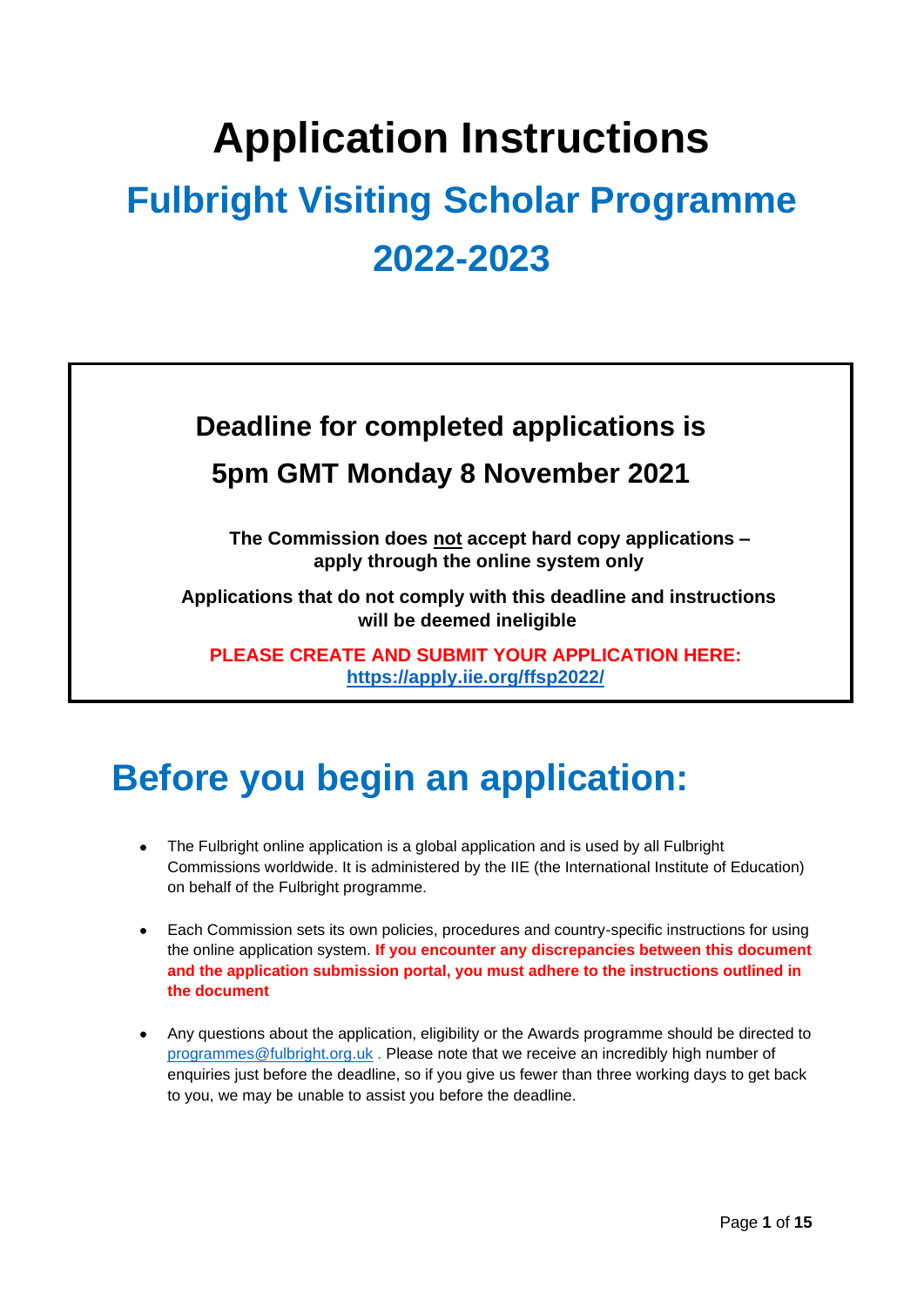## **Eligibility Requirements:**

## **CITIZENSHIP**

#### **Eligible:**

- UK citizen (resident anywhere except the United States), or Irish citizen normally resident in Northern Ireland
- Those with dual UK nationality with any country other than the United States
- Those meeting the specific minimum qualifications for eligibility for the individual award. These can be found on the [awards web page.](http://www.fulbright.org.uk/going-to-the-usa/academic-and-professional/fulbright-scholar-awards)
- Applications from non-UK citizens based in the UK and committed to a life and career in the UK may also be considered if the applicant is not able to apply for a Fulbright award through their country of citizenship.

Applicants in this category should contact their country of citizenship's Fulbright Commission in the first instance. If they are ineligible to apply through that Commission, they should contact the US-UK Fulbright Commission before making an application.

#### **Ineligible:**

- Those holding or applying for US citizenship/dual US citizenship; holders of US immigrant visas (green cards), or those with permanent residency in the US
- Applicants currently studying at, or recently graduated from, a US academic institution; those resident in the US currently or for five or more years in the previous six years
- Applicants who are restricted from J-1 visa application due to US Department of State visa waiting period guidelines: If you currently or have previously held a J-1 or J-2 Professor or Research Scholar visa, then any proposed Fulbright grant cannot begin until 24 months after the end date of the previously held visa. If you are unsure about whether the 24-month bar affects you, please contact the Commission

## **J-1 VISA AND TWO-YEAR HOME RESIDENCY REQUIREMENT**

All Fulbright Scholars must enter the United States on a US Department of State J-1 Exchange Visitor visa. When you agree to participate in a US Exchange Visitor Program such as the Fulbright programme you will be subject to the two-year home-country physical presence (foreign residence) requirement.

This means you will be required to return to your home country for two years at the end of your exchange visitor program. This requirement under immigration law is based on Section 212(e) of the Immigration and Nationality Act, as amended, and Title 22 Part 40 and Part 41 in the Code of Federal Regulations. Home country is generally defined as your country of citizenship or your country of legal permanent residence.

Fulbright award holders will not be eligible for a US residency or work visa until they have fulfilled the two-year home residency requirement of the J-1 visa. This does not affect tourist visits made to the US under the ESTA visa waiver programme. Any accompanying J-2 dependents will also be subject to a 2-year home residency requirement.

You can find more information about J-1 and J-2 visas at: [https://j1visa.state.gov/programs.](https://j1visa.state.gov/programs)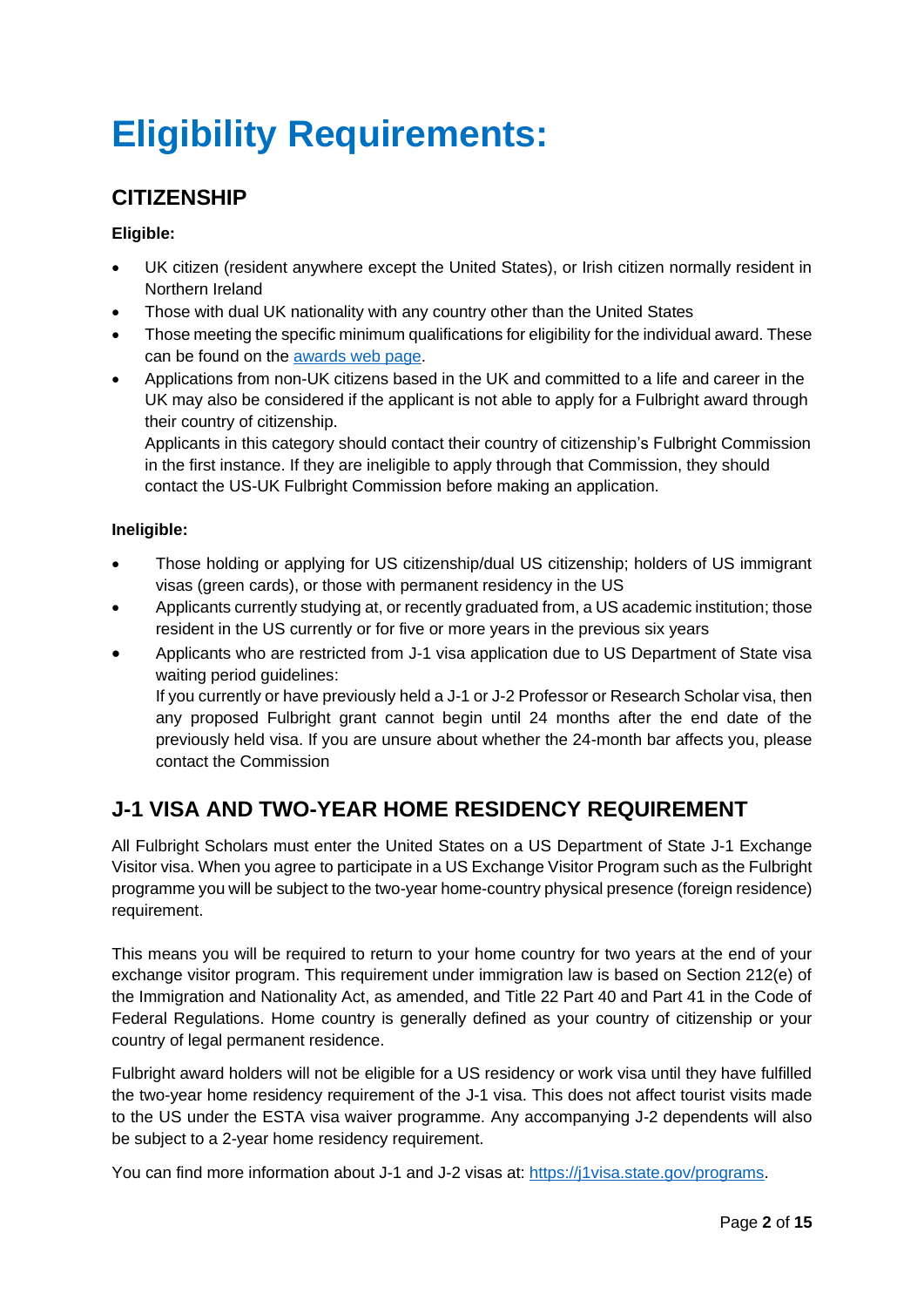## **ACADEMIC EXCELLENCE**

- Applicants must hold a PhD in a subject relevant to the award which they are applying for
- OR applicants may have an equivalent professional degree such (medicine, law) or experience in the field

### **GRANT ELIGIBILITY**

- Grants are not given for the sole purpose of:
	- **o** Attending conferences
	- **o** Completing / writing up doctoral dissertations
	- **o** Travel and consultation at multiple institutions
	- **o** Clinical medical research involving direct patient contact by the applicant (including direct contact with animals in clinical trials)
- Fulbright Scholar awards may not be used to enrol on a degree seeking programme in the United States
- To be eligible for an All Disciplines Fulbright award the minimum grant period for Fulbright Visiting Scholars is three months. However, the Commission offers many different awards, all with specific minimum and maximum duration. Please ensure you keep within the allowable grant duration for the specific award category in which you are applying. See the [individual award pages](http://www.fulbright.org.uk/going-to-the-usa/academic-and-professional/fulbright-scholar-awards/awards-available/smithsonian-institution?utm_source=mailinglist&utm_medium=email&utm_campaign=smithsonian&utm_term=smithsonian&utm_content=smithsonian) on the Fulbright website for more details.
	- Awards offered in 2022-2023 competition must be taken up in the 2022-2023 academic year. Deferrals are not permitted.

The earliest a grant should begin for this cycle is mid-August 2022\* to allow for comfortable visa processing times and for attendance of successful grantees at the Commission's Commission's UK Crientation event. **\***Earlier start dates in July 2022 are possible, but only if this is the only option available to the applicant and must be discussed with the commission

- The latest start date for a grant in this cycle is 30 April 2023. It is currently unclear how the Covid-19 pandemic will impact Fulbright grants in this cycle, as such there may be increased flexibility in grant dates but do not plan for this when making your application.
- Applicants can only apply to one Fulbright Commission per Application Cycle

### **ADDITIONAL INFORMATION**

- The US-UK Fulbright Commission offers exceptional opportunities for those interested in international education. We are committed to a world in which there are no obstacles or barriers to learning, understanding and collaboration and as such we aim to promote diversity, inclusion and equity. We welcome and encourage applications from eligible candidates of all backgrounds.
- Applicants will be considered without regard to ethnicity, religion, sex, sexual orientation, age, and/or disability.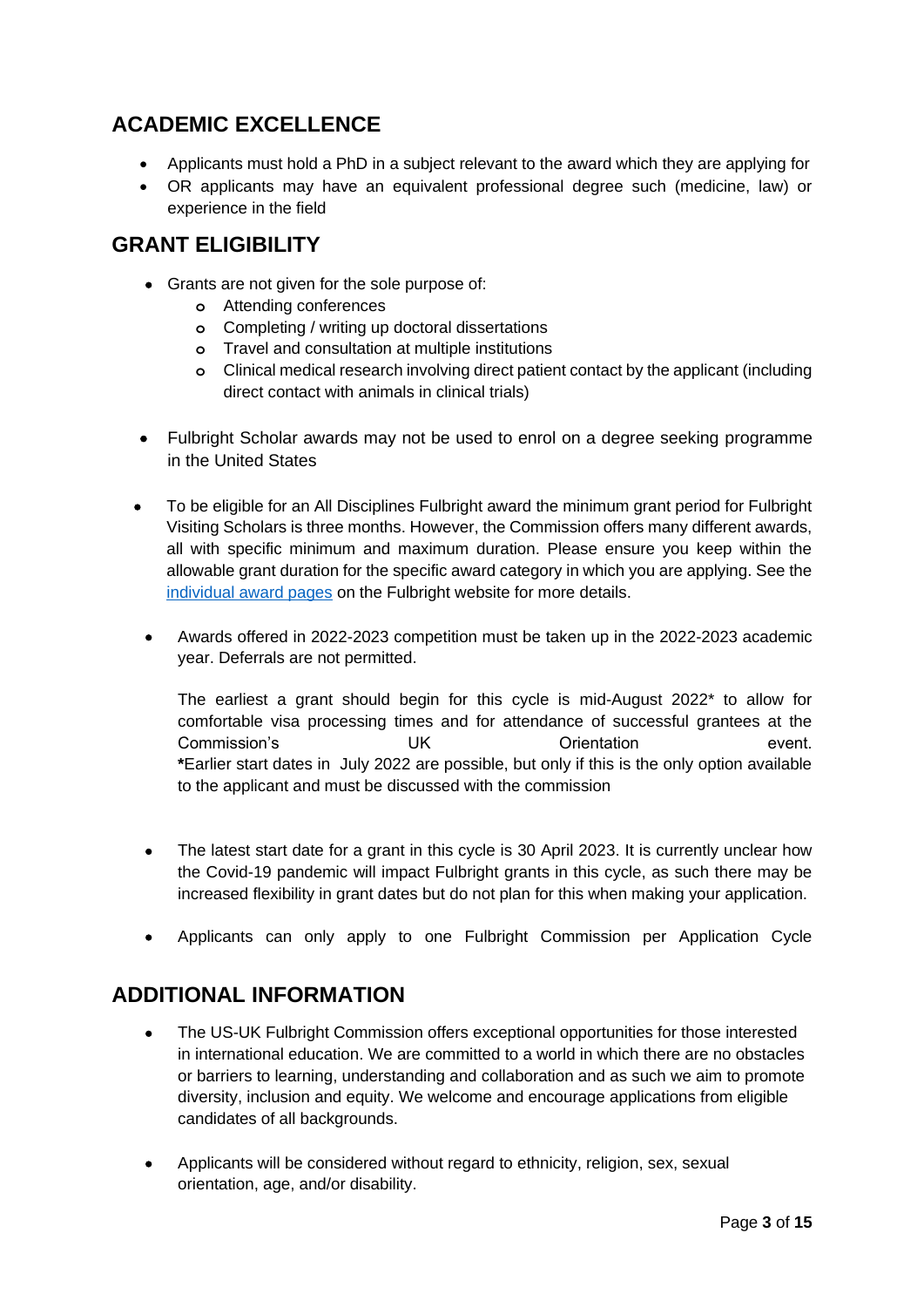- The Fulbright Commission is committed to selecting a cohort which is diverse in terms of region, home institution, host institution, and discipline.
- Preference is given to those without recent extensive experience in the United States and who have not already held a Fulbright award.
- Applicants should be responsible individuals who can contribute to a full and fair picture of the culture of their own countries and thereby contribute to understanding between the people of the United States and the United Kingdom.
- Applicants should demonstrate the cross-cultural sensitivity and flexibility needed to adjust successfully to life in the United States.

Applicants who meet the general eligibility requirements should ensure that they also meet the criteria for the individual award to which they wish to apply. Information relating to each Scholar award can be found on the [individual award pages](http://www.fulbright.org.uk/going-to-the-usa/academic-and-professional/fulbright-scholar-awards/awards-available/smithsonian-institution?utm_source=mailinglist&utm_medium=email&utm_campaign=smithsonian&utm_term=smithsonian&utm_content=smithsonian) on the Fulbright website.

## **Application Process Timeline**

## **OVERVIEW OF THE PROCESS**

- **Monday, 9 August 2021:** Applications open
- **5pm GMT, Monday 8 November 2021:** Deadline for applications
- **November – December 2021:** Initial screening and review of applications are done by the US-UK Fulbright Commission and review panels. You should not expect to hear from the Commission during this time, and staff will be unable to comment on the process or an individual application's status
- **Early-mid February 2022:** If short-listed, successful candidates **must** be available for interview in London, Edinburgh, Cardiff or in Belfast during the first two weeks of February. You will be given at least one week's notice to prepare for the interview.
	- o Telephone/Skype interviews are not permitted unless in unavoidable and extenuating circumstances. It is the responsibility of the applicant to be available for interview at the date and time allocated and to cover the associated costs.
	- $\circ$  Candidates who have not been selected for interview will be notified via email by the end of the first week of February 2021. Please check your spam folder for the message.
- **March 2022**: All candidates will be notified of the interview outcome.
- **March-early April 2022**: Fulbright Finalists' Workshop
- **March-July 2022**: Fulbright and J-1 visa paperwork.
- **Late June-July 2022**: Fulbright 2-3-day Pre-Departure Orientation.
- **From August 2022 onwards:** Independent departures , your Fulbright exchange begins. In exceptional cases, earlier departures may be permitted if no alternative grant dates can be arranged.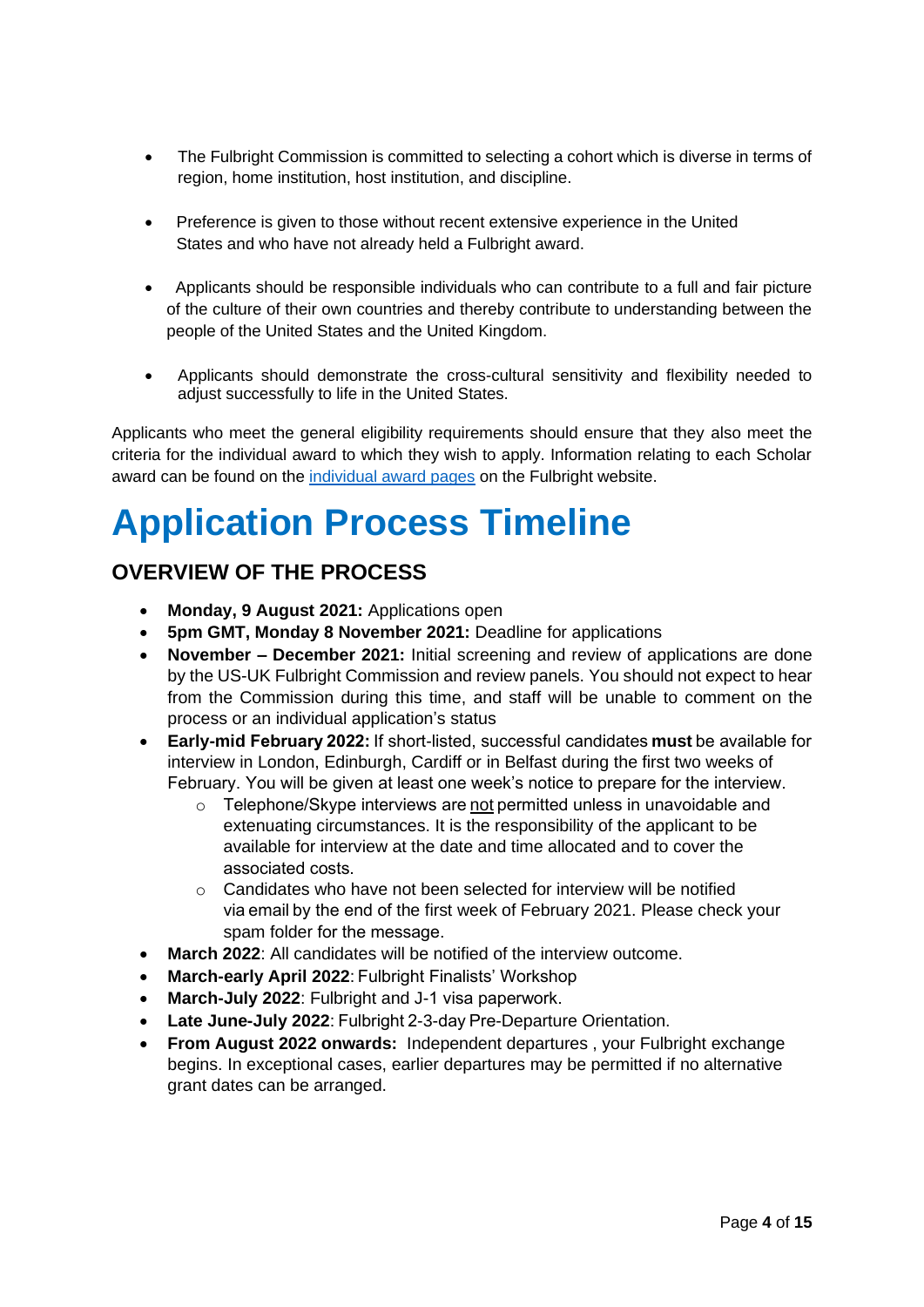## **Fulbright Application Overview**

**STEP 1** Prepare before making your application:

- Read the instructions contained in this document, carefully and in their entirety, so that you understand the application and eligibility requirements.
- Read the **[UK Commission Application Terms and](https://fulbrightcommission.sharepoint.com/:b:/g/awards/ukawards/EaKO0eiGN-hGj0SXfwdPK0AB10BvCmvjSKZ-5l2WhO1kNg?e=pG3pbc) Conditions**

**STEP 2** Complete and submit an Online Application:

A complete application includes:

- Biographical, Educational, and Employment Details
- Project Statement
- Curriculum Vitae
- US Host affiliation letter (or information about prospective US host(s))
- Research Bibliography
- Scan of your Passport Bio Page
- Three References
- Course Syllabi (Lecturing positions only, e.g. Elon award)
- Portfolio submission, e.g. Creative writing or art sample, if applicable

**STEP 3** Complete a UK Commission Supplemental Form:

This is required for all applicants and is accessed via a separate website. You must follow the link below to register for and access the form:

**<https://webportalapp.com/appform/uksupplementalformscholars>**

## **How to Complete an Online Application**

**STEP 1:** Register for an online application account

- The online application can be accessed here:<https://apply.iie.org/fvsp2021>
- A link to activate your account and a temporary pin will be sent to your email address. This may take a few minutes to come through. Check your junk mail in case it is sent there.
- When prompted set up a password for your account

**STEP 2:** Select the correct application form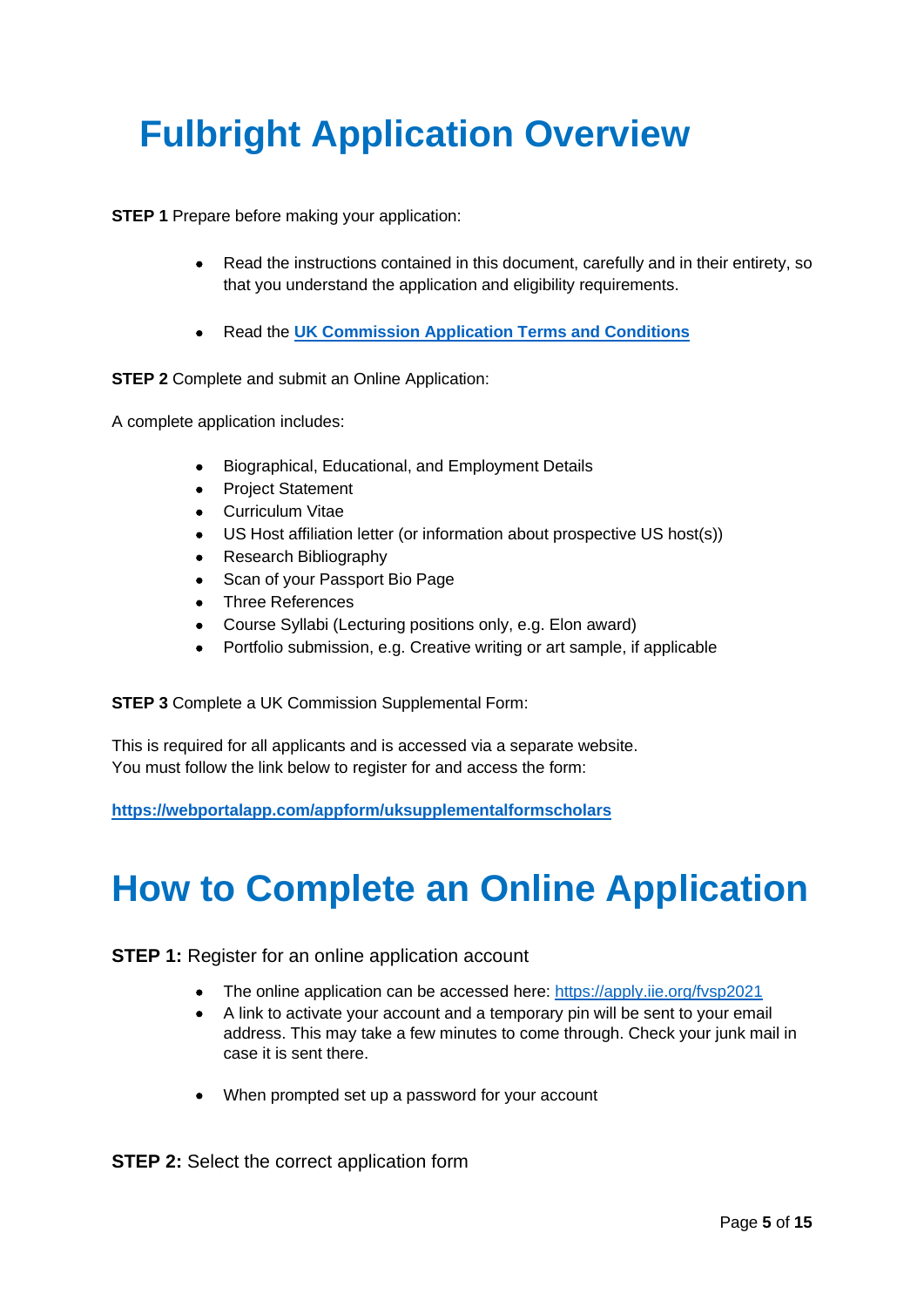Click on "Start an Application"

To complete the correct application form, do the following:

- Select "Fulbright Program"
- Select "Fulbright Visiting Scholar Program"
- Click "Start application"
- Click "Open application"

Read the information provided and click "Continue" to begin your application

The application does not have to be filled out in one sitting and, after Step 5 (data policy), can be completed in any order. The application form is made up of several sections. You can revisit each section at any time before submitting the application by clicking on the links on the left-hand side of the screen.

Most of the application form is self-explanatory. This instruction document provides extra guidance on some sections of the application form, particularly where the UK has specific

requirements. Look for the  $\overrightarrow{h}$  in this document for that extra information.

#### **STEP 3:** Preliminary Questions

Please answer these questions accurately. Failure to input the correct information here could result in your application not filtering through to the UK Commission when applications are processed.

#### ➢ **Through which program country are you applying?**

Put "United Kingdom". Only put "United Kingdom", otherwise your application will be sent to another Commission and will not be included in our competition.

#### ➢ **To which academic year are you applying?**

Put "2021-2022"

#### ➢ **Do you hold or are you applying for:**

*a)* U.S. citizenship; c) Dual citizenship with the U.S.; or

b) U.S. permanent residency?

Those with or applying for US citizenship, dual citizenship or US permanent residency are ineligible to apply

 $\triangleright$  Have you reviewed and do you meet all program eligibility requirements for the country through which you are applying?

Make sure you review the eligibility criteria for the UK programme before embarking on your application. If you have any questions about eligibility, please email: [programmes@fulbright.org.uk](mailto:programmes@fulbright.org.uk)

#### **STEP 4:** Select the Award you are applying for

All the awards on offer through the UK programme are listed here. You may only apply for one scholar award. We recommend choosing the award that best represents your research. If your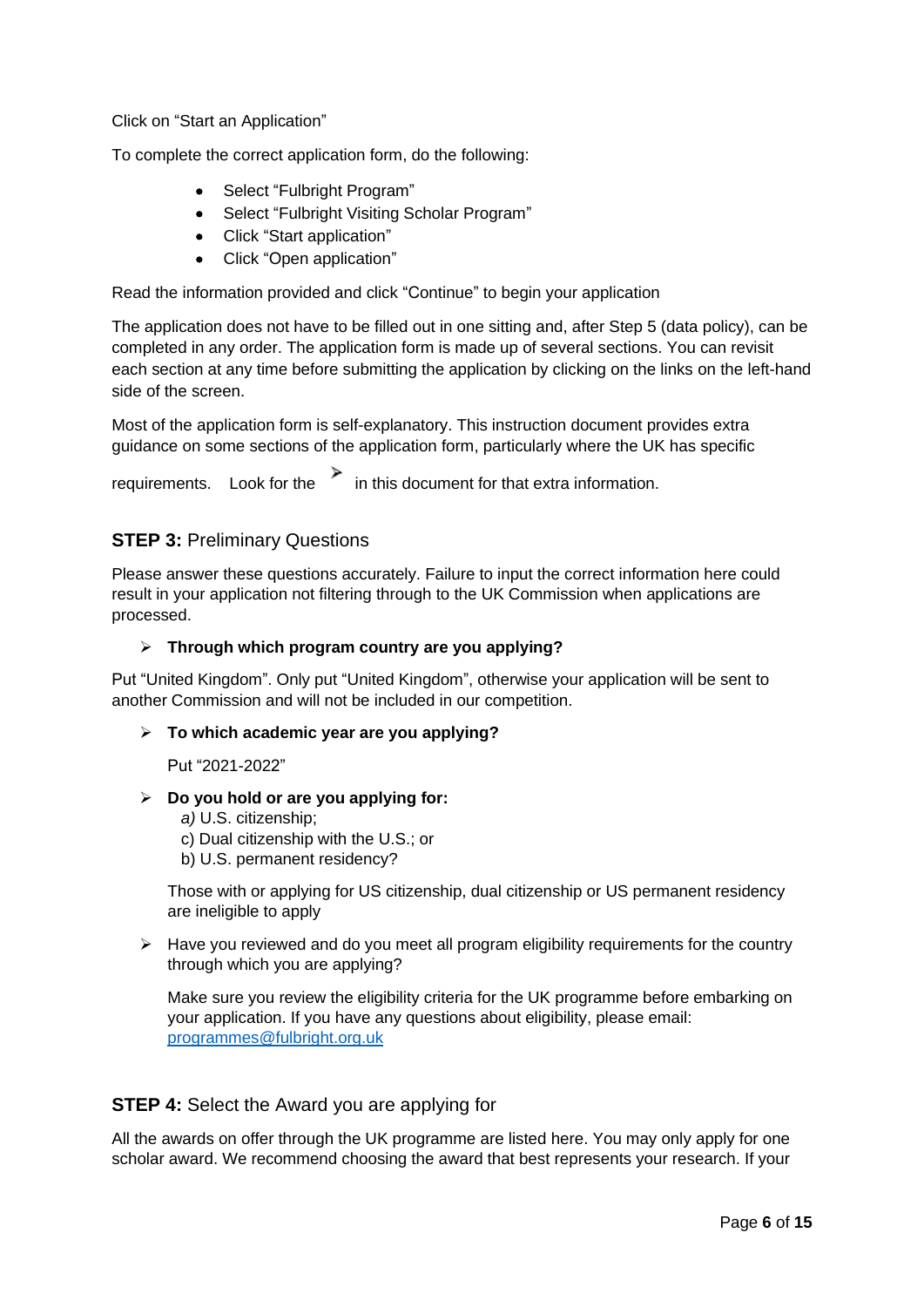research does not fit into any of the named sponsored awards, then you should apply for the All Disciplines Award.

#### **STEP 5:** Read and respond to the IIE Data Privacy Policy

Please read the data privacy policy carefully and respond to the request for consent. You do not have to provide your consent. However, please be aware that if you do not provide your consent or if you withdraw your consent later on, we may not be able to assess your Application. This is because to the extent any of the Volunteered Sensitive Personal Data is provided in support of your Application, the withdrawal of your consent may compromise the completeness of the Application.

#### **STEP 6: Complete the Application**

These sections can be filled out in any order. Some fields are mandatory for all applicants some are not relevant for applicants to the UK Commission.

### **PERSONAL INFORMATION**

Please fill out all this section.

Some things to note:

#### ➢ **Number of Dependents**

This refers to the number of people you would likely bring with you to the United States if successful in your application. Dependents include spouse and any unmarried children under the age of 21.

#### ➢ **National Identification Number**

This is not required for applicants to the UK Commission

### **CONTACT INFORMATION**

➢ **Email**

Please make sure that the primary email address that you use to start your application is one that you check regularly as this will be the email address that you are contacted on.

## **ACADEMIC AND PROFESSIONAL INFORMATION**

Please fill out all this section.

Some things to note:

#### ➢ **Curriculum Vitae**

Please upload your current CV (no more than 6 pages)

#### ➢ **Academic Background**

List all post-secondary educational institutions from which you have received a degree or academic credential in reverse chronological order, including any in which you may be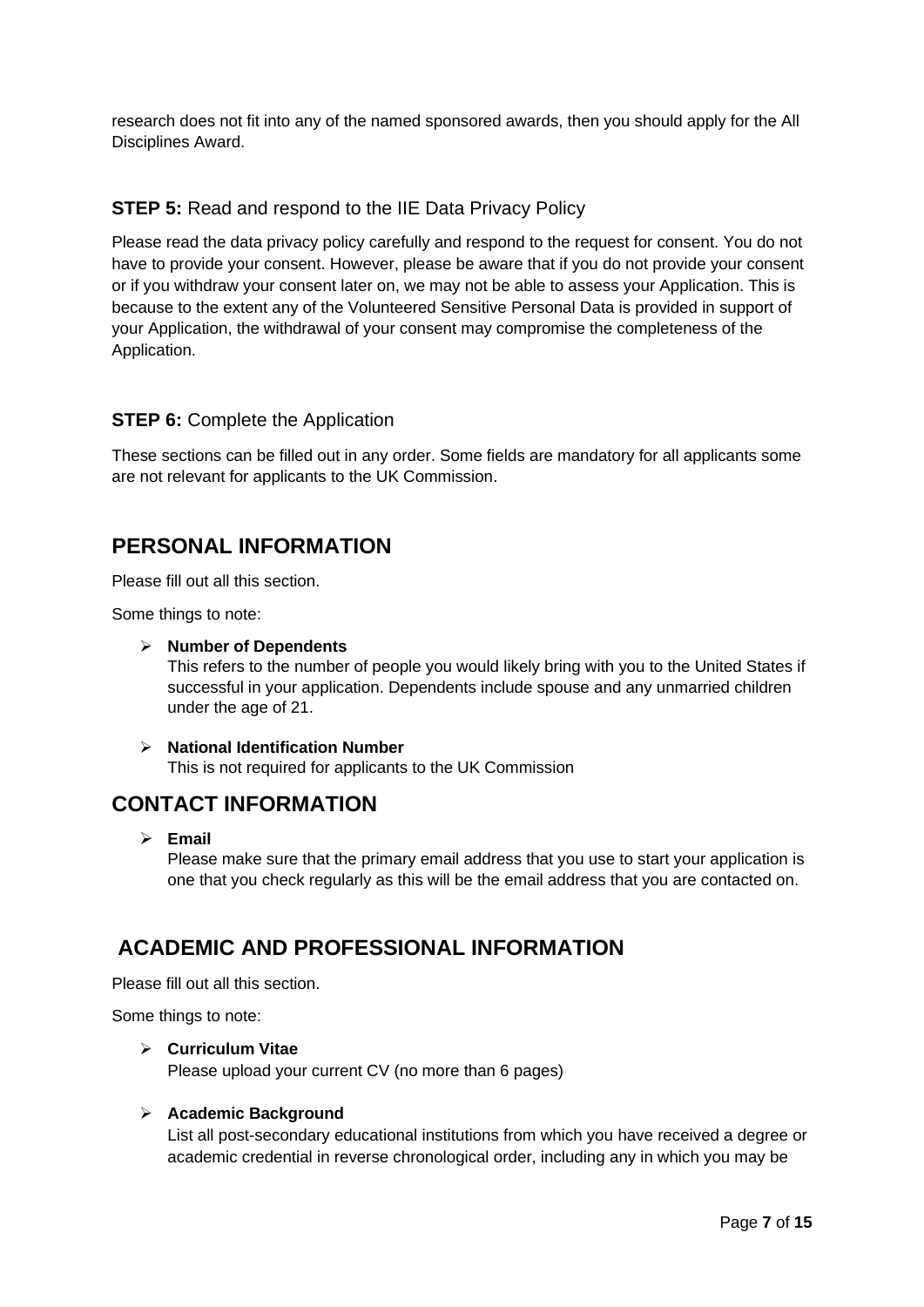presently enrolled.

#### ➢ **Current Professional Profile**

Please list your current professional affiliation(s) or employer.

➢ List your most significant professional accomplishments, honours and awards and up to three significant publications.

#### ➢ **Organizational Memberships**

List up to four professional memberships in cultural, educational, and professional organizations.

➢ **Letter of Support from Home Institution** This is not required for applicants to the UK Commission

#### ➢ **Experience Abroad**

Please list below any professional travel and/or residence abroad, exceeding three (3) months, during the last six years.

➢ **Have you recently entered the United States on a J-1 or J-2 visa?** Please select yes if you have held a J-1 or J-2 visa in any category in the last 5 years.

Please give details of the visa type and upload a scanned copy of the relevant DS-2019 if you still have it.

## **LANGUAGE SKILLS**

This section should be filled out by all applicants

## **PROJECT PROPOSAL**

Please fill out all this section.

Some things to note:

#### **Category of grant**

Select the type of activity you will undertake on the grant. Make sure you understand which materials you are required to submit for your chosen category of grant.

#### ➢ **Project Statement**

Please upload a detailed project statement of three (3) to five (5) single-spaced pages (not to exceed 3,500 words).

Sometimes those with outstanding professional achievements assume that a brief, general project statement will be sufficient; it is not. To ensure a competitive application, your proposed project, as well as the strategy for completing it, should be thoroughly explained in three to five single-spaced pages. However, including irrelevant or extraneous material may divert attention from the project statement.

Begin the project statement with your name, country and the project title at the top of page one. At the top of each subsequent page, type your name and country. It is strongly recommended that you upload in PDF format.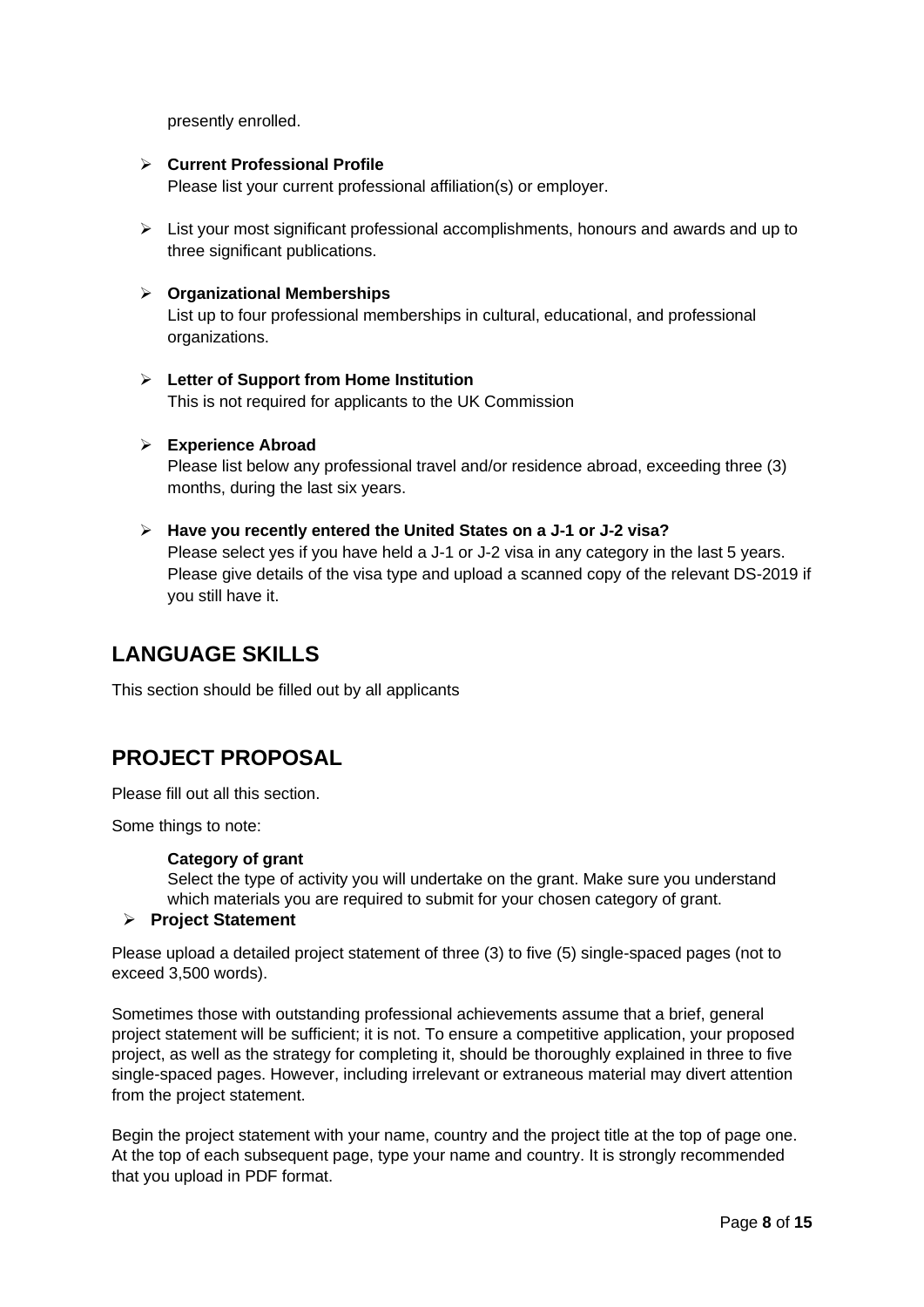#### **GUIDELINES FOR PROPOSALS**

#### **Background**

Briefly introduce the research topic. Place the project in academic or professional context by referring to major works by others on the subject. Clearly identify the element to be conducted in the US.

#### **Objectives**

Clearly define the aims of the project to be conducted in the US.

#### **Methodology/Duration**

Explain the approach, methods and plan you will use (for example, interviews, library or archival research, or laboratory experiments). Indicate whether the proposed research is quantitative or qualitative. Outline the specific timeframe / stages for your project in the US.

#### **Significance**

Explain the importance of the project for the field, your home country and your own professional development. Indicate what effect you expect the opportunity to have on your teaching or professional work in your home country. (For example: new approaches to curriculum planning, student advising or pedagogy; expanding knowledge in the field through collaboration with US colleagues).

Describe the expected impact of your participation on your home institution, community, or professional field.

#### **Evaluation and Dissemination**

Describe plans for assessment and distribution of research results in your home country and elsewhere.

#### **Justification for Residence in the United States for the Proposed Project**

Indicate why it is necessary to conduct the research onsite in the United States

#### **Why bring this project to the Fulbright Programme?**

Describe why you have brought this project to Fulbright and what it is about the Fulbright programme that made you want to apply/that makes you think it would be a good fit for you and your project.

#### **If you plan to teach as part of your project, please also include**

#### **Teaching Experience**

Describe the range of courses you have taught, including the teaching methods used. Indicate your involvement, if any, in curriculum planning, thesis guidance, and administrative responsibilities. Explain how your experience will be relevant to your proposed teaching in the United States.

#### **Proposed Teaching**

Explain what you propose to teach in the United States. Upload a proposed Course Syllabi (max. 10 pages) to the Course Syllabi page of the application.

#### **Expected Outcomes**

Indicate what effect you expect the opportunity to have on your teaching or professional work in your home country (for example, new approaches to curriculum planning, student advising or pedagogy; expanding knowledge in the field through collaboration with US colleagues). Describe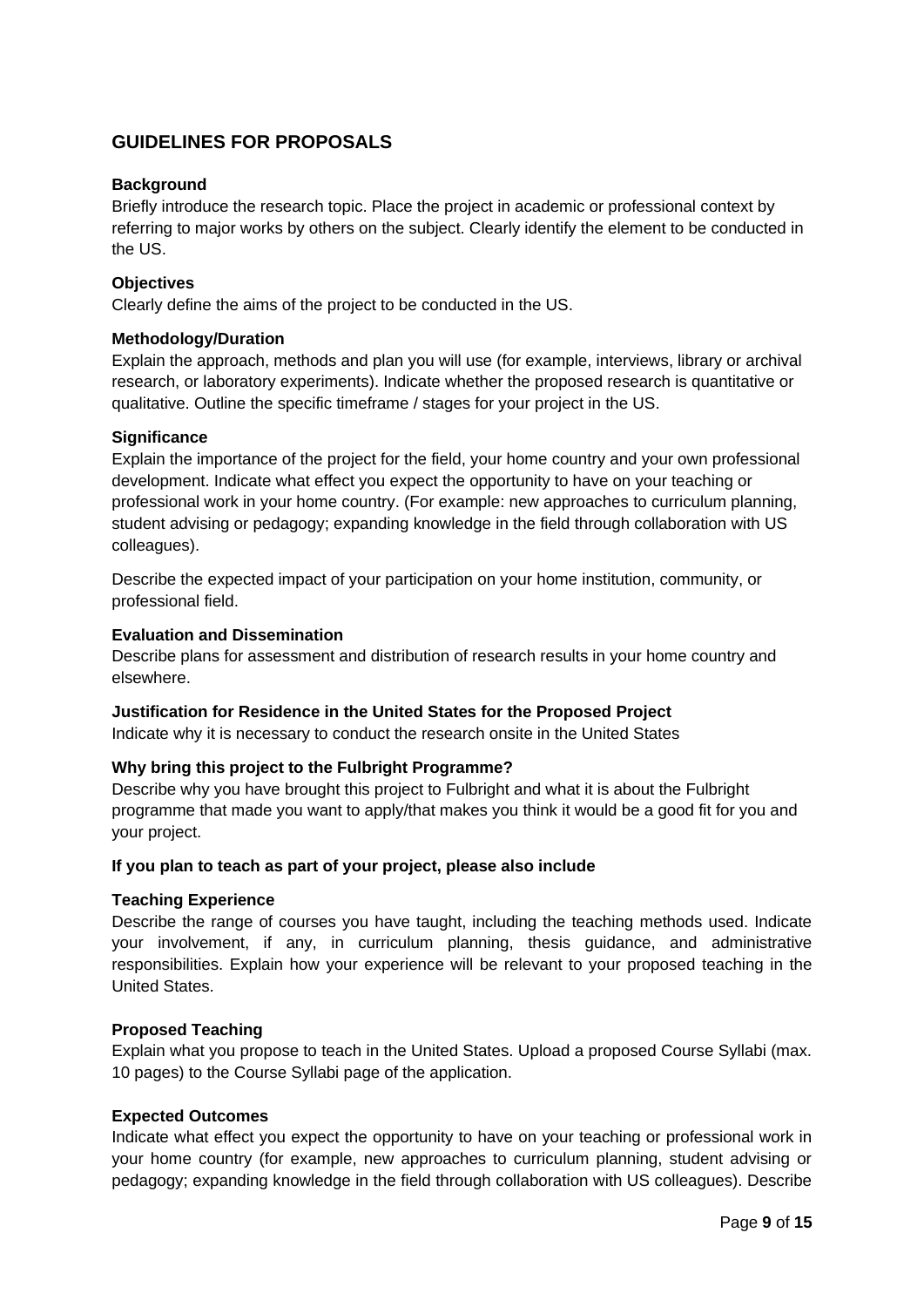briefly the expected impact of your participation on your home institution, community or professional field.

#### **Additional Information**

If applicable, indicate the quantity, format and transportation requirements for any botanical, zoological or mineral samples that you will need to bring to the United States for analysis.

#### **Elon University applicants**

Applicants to the Elon University award must also upload an overview of the courses you have taught to date in your university career. Please include the courses most relevant to those you would intend to teach at Elon. Please upload this to the Supplemental Materials section located in the Additional Information page of the online application.

#### **ADDITIONAL PROJECT PROPOSAL GUIDANCE**

- Submit a clear and complete project statement that introduces you professionally to the Fulbright review panel. Your application will be peer reviewed by academics broadly in your field, e.g. history applications will be read by historians; medical science applications will be read by medics/academics in the medical sciences. You should keep this in mind when writing. However, it is also important that an educated reader from another discipline can understand the importance and potential impact of your intended research/teaching and why this project fits with the Fulbright programme.
- Make sure that your qualifications and expertise match the objectives in your project statement. You should be able to show that you are qualified to accomplish what you are proposing to do. Connect your experience to what you are preparing to do if you receive an award. Explain the project's significance and its importance to the field. Focus on what can be reasonably accomplished during the period of the grant.
- Be specific in describing your previous work and in laying out the nature of your proposed Fulbright activity. Include only the most pertinent information in forming your responses so as not to exceed the page restrictions but avoid writing a proposal so brief that it will be difficult for the reviewer to understand the project. A frequent failing in applications is that the proposal is underdeveloped or too imprecise to give reviewers a clear sense of the endeavour
- Do not assume that your suitability for the project is self-evident. Your standing in your field may not be well known to reviewers. You need to make a case for yourself based on your experience and current scholarly endeavours. Explain the significance of your project in language that will be understood by reviewers from outside your field.
- Discuss any preparatory steps you have taken or will take before starting your grant. For example, if you plan to bring samples of plants, chemicals, human tissue, etc., indicate that you have discussed your plans with the US Embassy and your prospective host, if known, to determine what clearance and approval processes are needed.
- Emphasize how your project will benefit the host institution or other scholars in your field both in the UK and in the US. Address in your project statement the ways in which you will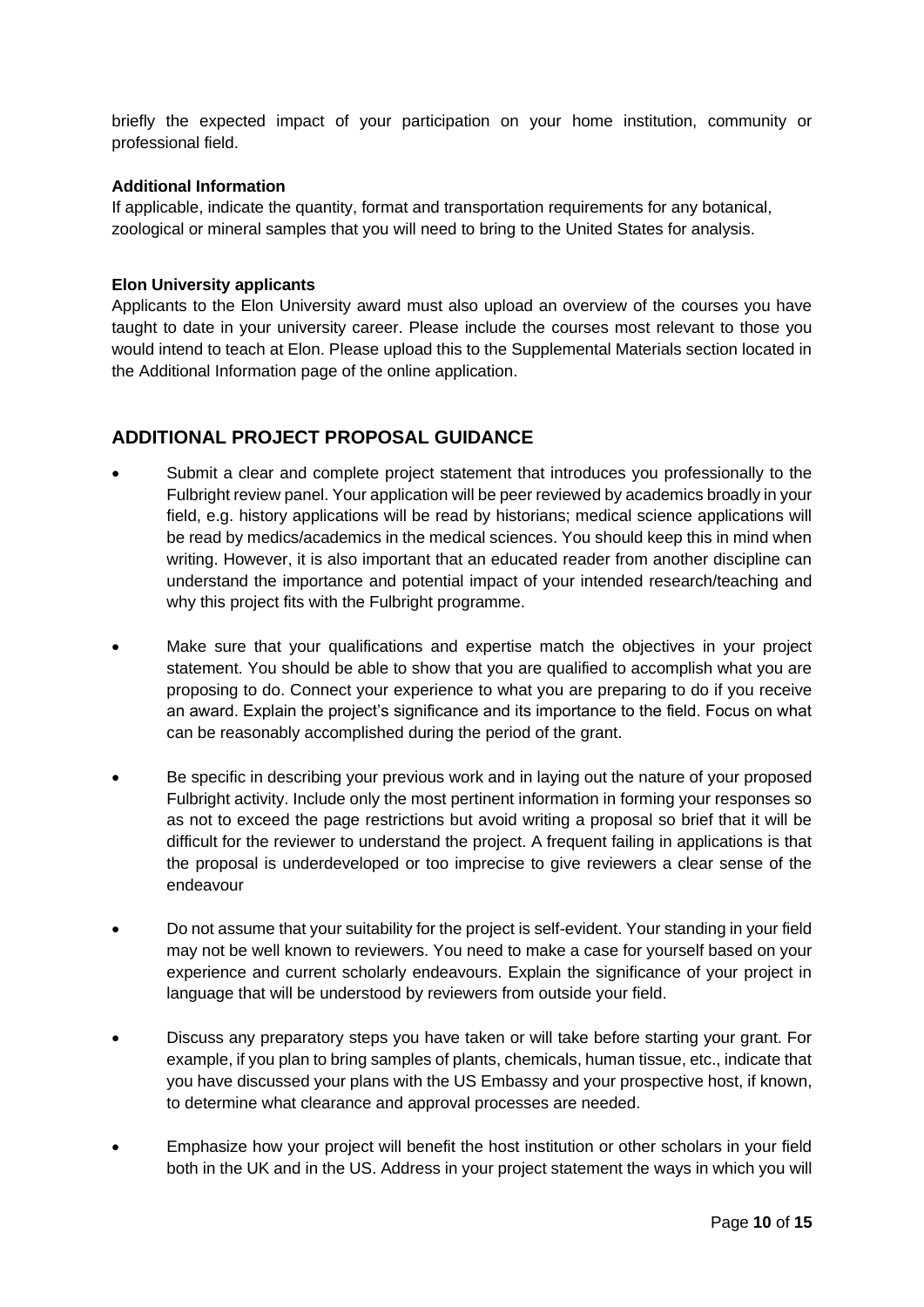use the experience upon your return. What is the likely impact of your experience abroad? How will you use what you learned upon your return, professionally and personally?

- Do not stress only how a Fulbright grant will benefit you or your career. Remember that the programme is intended to foster mutual understanding between cultures and nations. In what ways will you aim to do this, both professionally and personally in the US? What can you bring to the Fulbright programme? What extra benefits could the Fulbright programme bring you?
- Pay attention to appropriate style and spelling/grammar in your proposal.

#### ➢ **Bibliography**

For research or teaching/research proposals, provide a list of one to three pages of references relevant to the proposed research. It is strongly recommended that you upload in PDF format.

#### ➢ **Intended Grant Period**

Please enter the intended length of grant and the proposed dates. These can be amended, within reason, at a later date if you are successful in your application

#### ➢ **Institutional Affiliation**

Add details for all the institutions you have approached/plan to approach as host(s)

#### ➢ **Letter of Invitation**

- Letters of invitation should be typed on institutional letterhead and signed. The letter should also contain the proposed academic year. Please note that invitations do not ensure selection for an award.
- The letter should indicate that the applicant has been in touch with a host institution and that if awarded a Fulbright grant, the institution is happy to host the scholar.
- The terms that the scholar and host agree upon are up to the scholar and something that the US-UK Fulbright Commission is not involved with.
- Agreements between scholars and host institutions typically include office space, library and internet access, opportunity to present guest lectures, attend events within the department/university, etc.
- If an invitation arrives after the application deadline, contact the UK Commission to arrange for its submission.

### **PORTFOLIO**

- ➢ Applicants in Creative Writing should upload a short sample of writing here. Applicants in subjects such as Art, Architecture, Design or Dance may upload examples of their work.
- $\triangleright$  Please do not upload copies of theses or published academic articles to this section.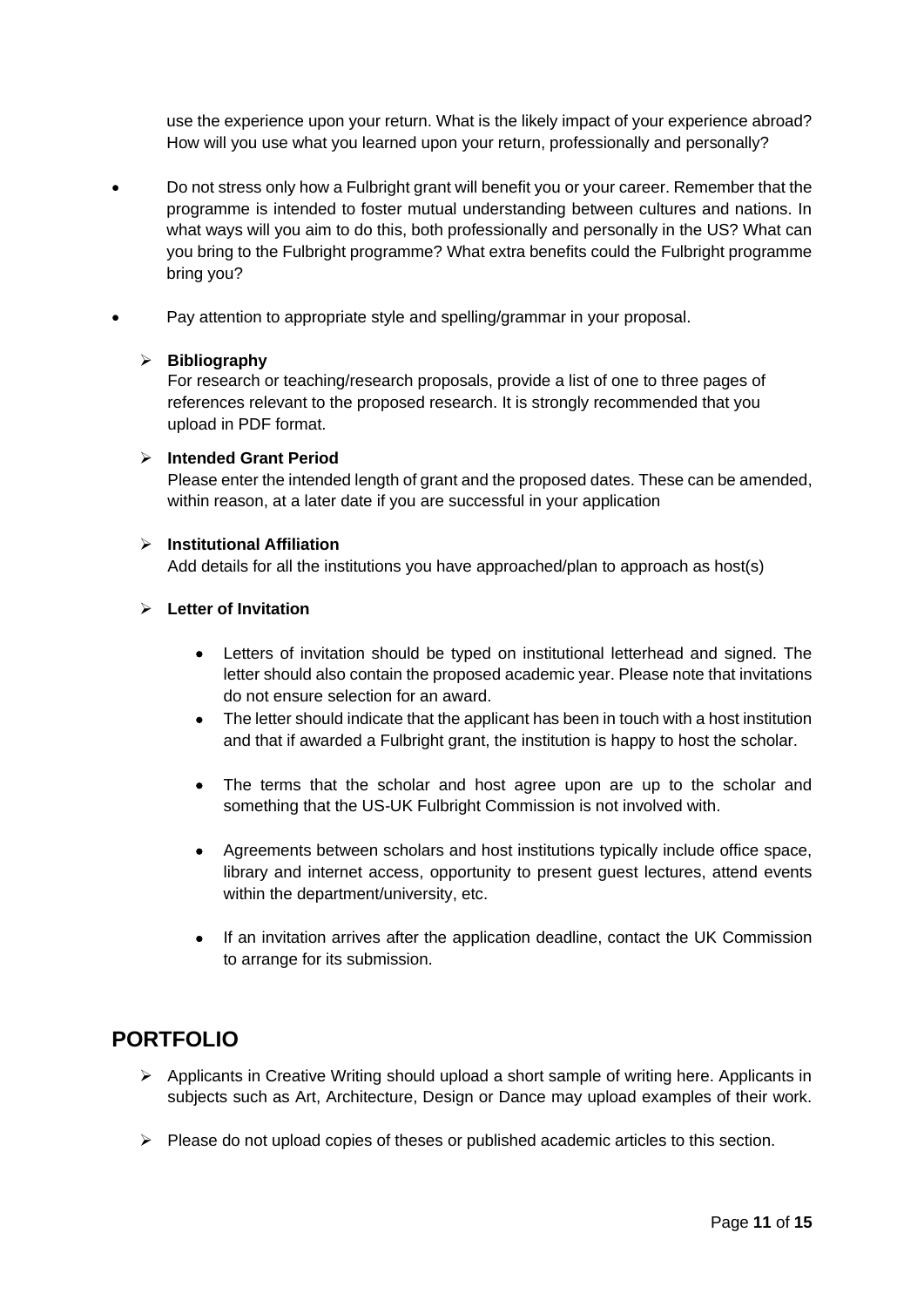## **GRANT AND TRAVEL PLANS**

Please fill out this section.

Some things to note:

#### ➢ **Financial Information and Additional** *grants*

All applicants should fill out these sections. If you are not receiving any additional grants, please just enter "None".

#### ➢ **Passport**

Please upload a copy of the bio page of your current passport

#### ➢ **Accompanying Dependents**

We do not require this information at this time. Successful applicants who wish to take dependents to the US will be asked for this information at a later date.

## **ADDITIONAL DOCUMENTATION**

#### ➢ **Supplemental materials** Please use this section to upload additional documents for any of the following awards:

- Elon University Award applicants: Previous Course Syllabi
- Fulbright Wales Public Sector Award applicants: must complete and upload the *Promissory Statement* form to the online application.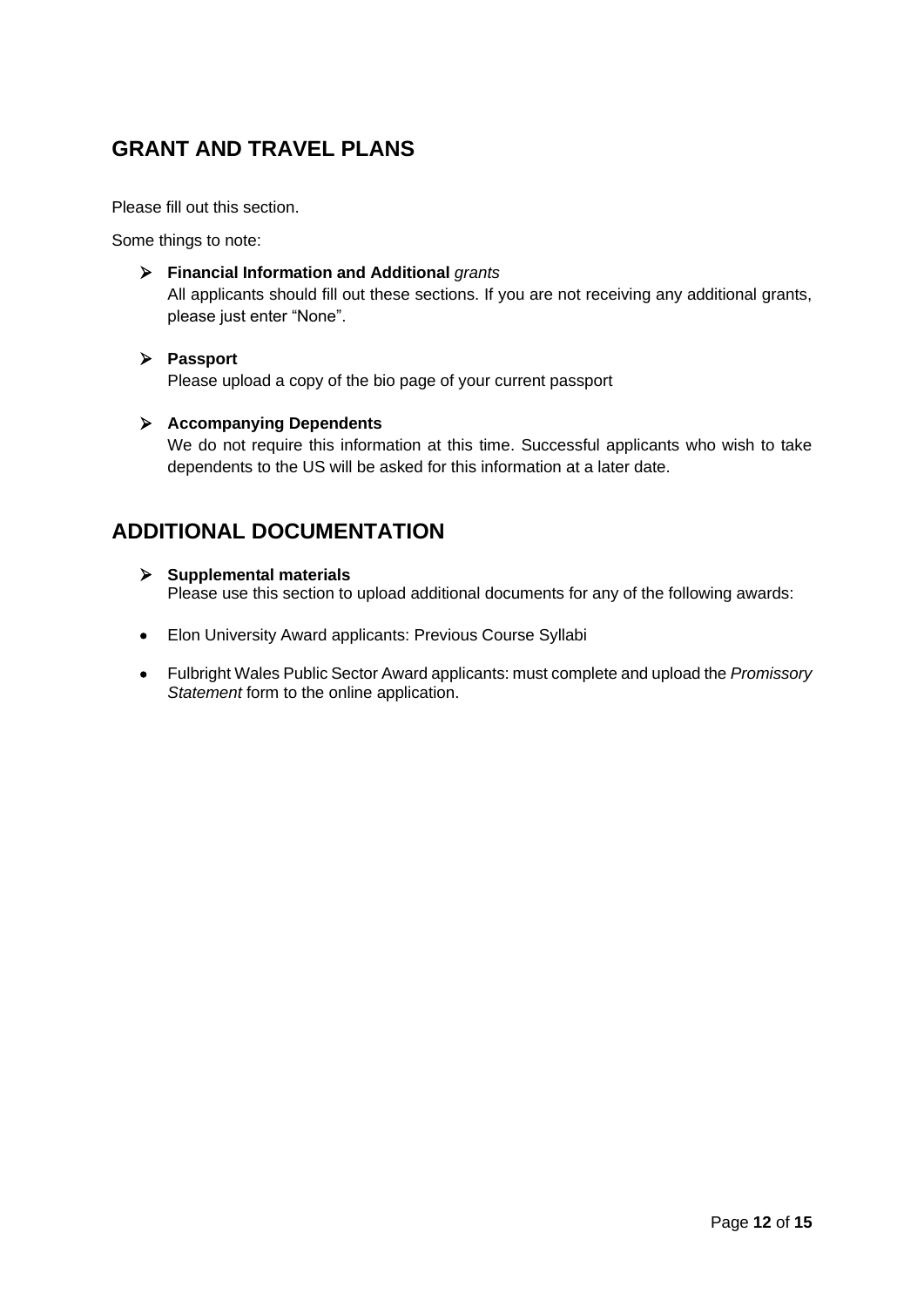## **UK Scholar selection panel's checklist**

Below you will find a list of the criteria your application must meet for the Selection Panel to consider you for an interview. These are the questions we will be asking ourselves when reviewing your application. We would strongly encourage you to use them as a checklist before you submit your application. Unless you answer Yes to every single question, we suggest that you revisit your project proposal.

- Is the project proposal clear and detailed and does it propose a feasible grant project which demonstrates potential for wider impact?
- Does the application provide good reasoning for the proposed host institution?
- Does the applicant show a keen interest in exploring a new culture and sharing their own?
- Does the applicant explicitly discuss why they would like to participate in the Fulbright Programme? Do they demonstrate an understanding of and commitment to the Commission's mission and values?
- Does the application demonstrate involvement in community and life outside of academia?
- Does the application indicate that the Fulbright Award will have a transformative effect on the applicant's professional and personal journey?
- Does the applicant discuss their future plans and the ways in which they would like to give back upon return to the UK?

Please note that meeting all of the above requirements DOES NOT guarantee that you will be invited to interview for a Fulbright Award. We receive a high volume of excellent applications, but as we can award a very limited number of grants, we are unable to interview every competitive applicant.

## **RECOMMENDATIONS**

You must register three recommenders who can provide a reference for you.

**The deadline for receipt of references is the same as the application deadline: 5pm GMT, Monday 8 November 2021.** 

**Your application will not be considered complete if you recommenders have not submitted their references by this date.**

#### **Enter your recommenders' details into the online system.**

Once you click "Send to Recommender," an email with instructions on completing the online recommendation will be sent to your recommender. You will be able to track the status of recommendations and send reminders through this online system before and after application submission.

To replace existing recommenders, you will have the option to "Exclude" and add an alternative.

#### **Recommendation guidelines:**

• References are to be submitted ONLINE only through the system. We do NOT accept hard copy references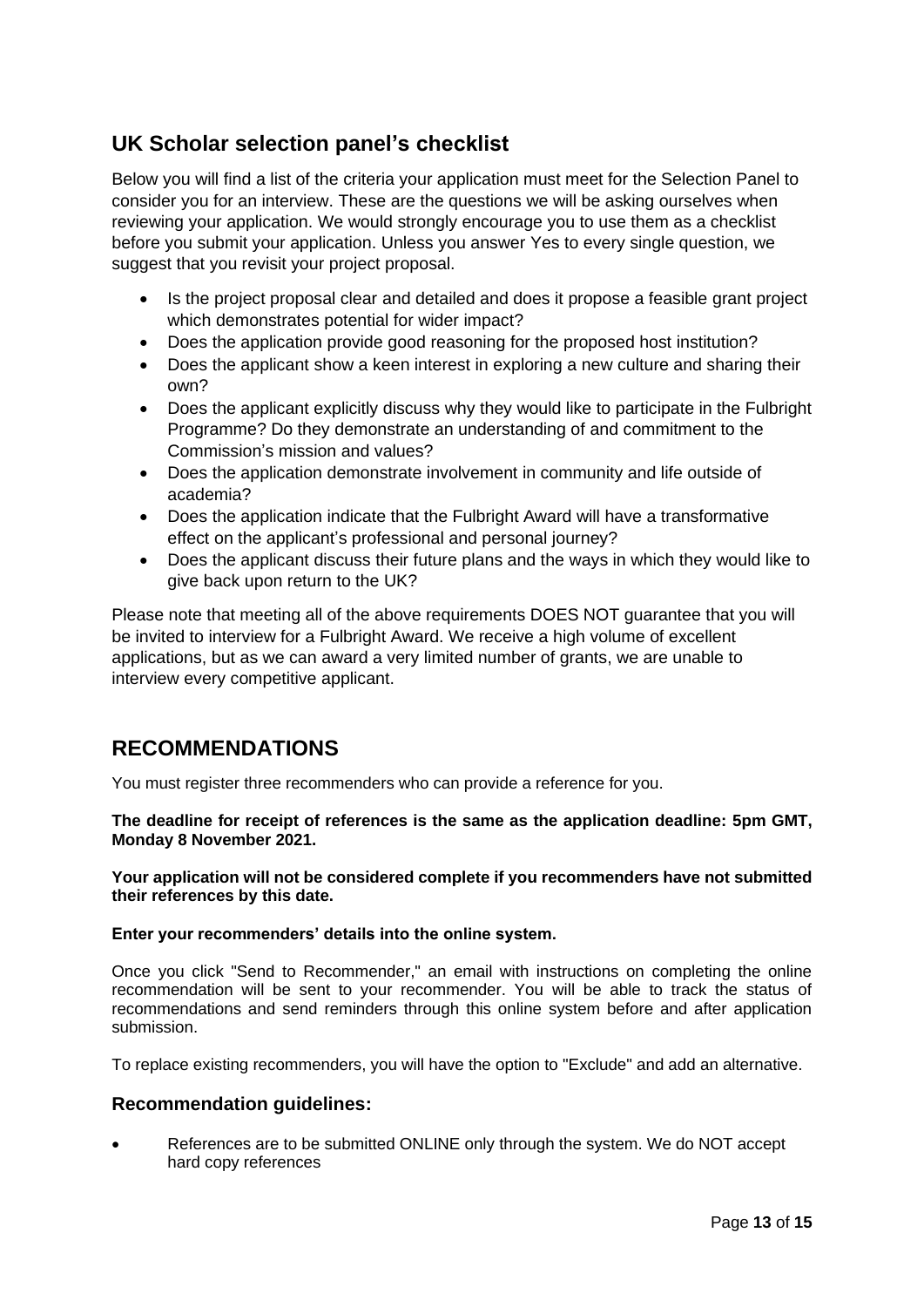- If your referee experiences problems with the online system, then please let the Commission know immediately
- Your referees will each receive an email with a set of instructions and a link to complete the online reference form, which they will upload to your application**.**
- Follow up with your referee that they received the email as it often goes into spam folders. The email should come to them when the email address is inputted. They do not have to wait until you have submitted your application before uploading their reference.
- The system will show you the progress of your recommender requests. You will not be able to view the references.
- It is the responsibility of each applicant to ensure: (a) each of their referees receive the online link via email following the submission of their details (b) each of their referees submit the reference online by the deadline of **5pm GMT, MONDAY 8 November 2021**
- Please provide your referees with a copy of your project statement to help them write an informed reference.
- References should be from people qualified to evaluate your professional work; the abilities you bring to the proposed project; your ability to adapt to another country and culture; and the merits of the project itself. References should come from professional peers or supervisors.
- References can come from your home institution, but at least one of the references should be from a colleague in your field outside your home institution
- If you have recently moved to a new home institution, one of the reference letters should be from your previous institution
- Choose your referees carefully and contact them early. Applications with an insufficient number of references or late references will be considered incomplete / ineligible.
- Do not ask someone for reference unless the person is well acquainted with your qualifications. A reference from a well-known scholar, a contact abroad or a prominent government official will carry less weight than a realistic assessment of your abilities from someone who knows you and your work well.

### **SIGNATURE**

You must complete this section

## **APPLICATION REVIEW**

In this section the system will tell you if there are any missing elements to your application.

You will not be able to submit the application until all required sections are complete.

## **SUBMIT YOUR APPLICATION**

Please remember to submit your application. You can submit your application before all your referees have submitted their references.